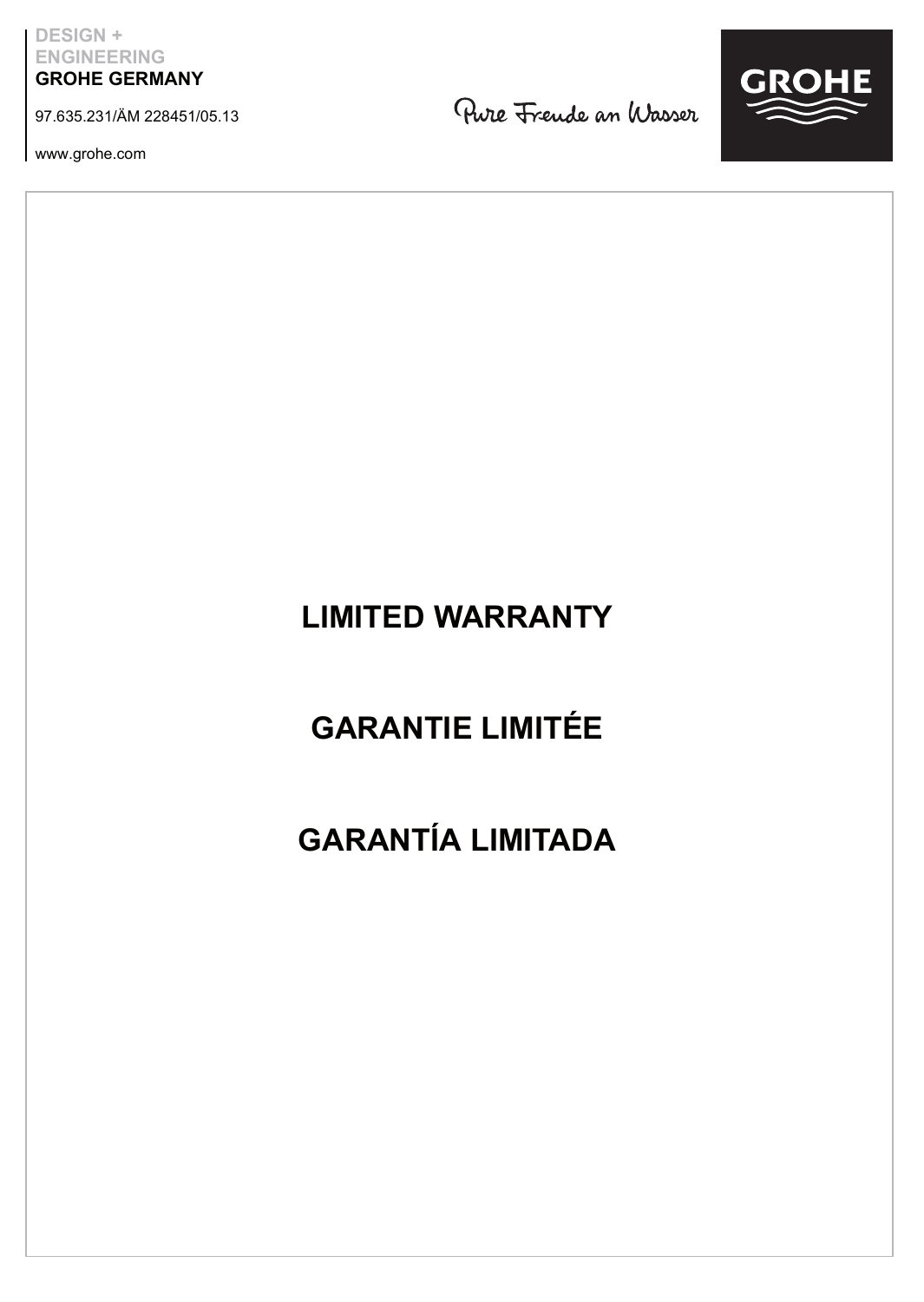## **LIMITED LIFETIME WARRANTY**

**Residential Products:** GROHE provides the following warranties on its products to the original purchaser, installed in a residential application. This warranty is effective for all faucets sold after January 1, 1997.

**Mechanical Warranty:** A Limited Lifetime Warranty is provided on all mechanical parts to be free from manufacturing defects in materials and workmanship under normal use for as long as the original purchaser owns their home.

**Electronic Faucets, Valves and Controls Warranty:** GROHE warrants that its electronic faucets, valves and controls to be free from manufacturing defects in material and workmanship under normal use for five (5) years from the date of purchase.

### **Finish Warranty**

**General Finish Warranty:** A Limited Lifetime Warranty is provided on all GROHE product finishes to the original purchaser against manufacturing defects in materials and workmanship.

At its option, GROHE will repair or replace any part or finish that proves to be defective in material and/or workmanship under normal installation, use and service.

To submit a warranty claim, please contact GROHE Customer Service at us-customerservice@grohe.com

Telephone inquiries can be directed to: 1-800-444-7643

Please be sure to provide all applicable information regarding your claim, including:

- Product /model number
- Proof-of-purchase (copy of your original sales receipt, purchase order, or invoice), the date the product was purchased, and installation date
- Complete description of the problem with supporting documentation as applicable (i.e. photographs)

**Please allow 7 to 14 business days for warranty processing.**

This warranty is extended to the original consumer owner, but does not cover installation labor charges or other incidental or consequential costs and shall not apply to any products or parts of products which have been:

- a) Repaired by unqualified persons or not using original GROHE spare parts or altered in any manner unless previously authorized in writing by GROHE; or
- b) Damaged as a result of misuse, negligence, accident or faulty installation or maintenance; or
- c) Installed or used in a manner contrary to GROHE's printed instructions; or
- d) Damaged by the effects of dirt, limescale or aggressive cleaners.

This is the exclusive warranty by GROHE, which does not make any other warranty of any kind, including the implied warranty of merchantability.

This warranty excludes all filter, cooler & heater parts and accessories; outdoor, marine applications, industrial, commercial, and business usage whose purchasers are extended a one (1) year limited warranty from the date of purchase, with all other terms of this warranty (See following for commercial products.)

**Commercial Products:** GROHE warrants its products installed in a commercial application\* to be free from manufacturing defects for a period of one (1) year from the date of acquisition by original owner. Replaced products or parts are warranted only for the period remaining under the initial warranty.

\*Grohe warrants all wall carrier products installed in a commercial application to be free from manufacturing defects for a period of ten (10) years from the date of acquisition by original owner.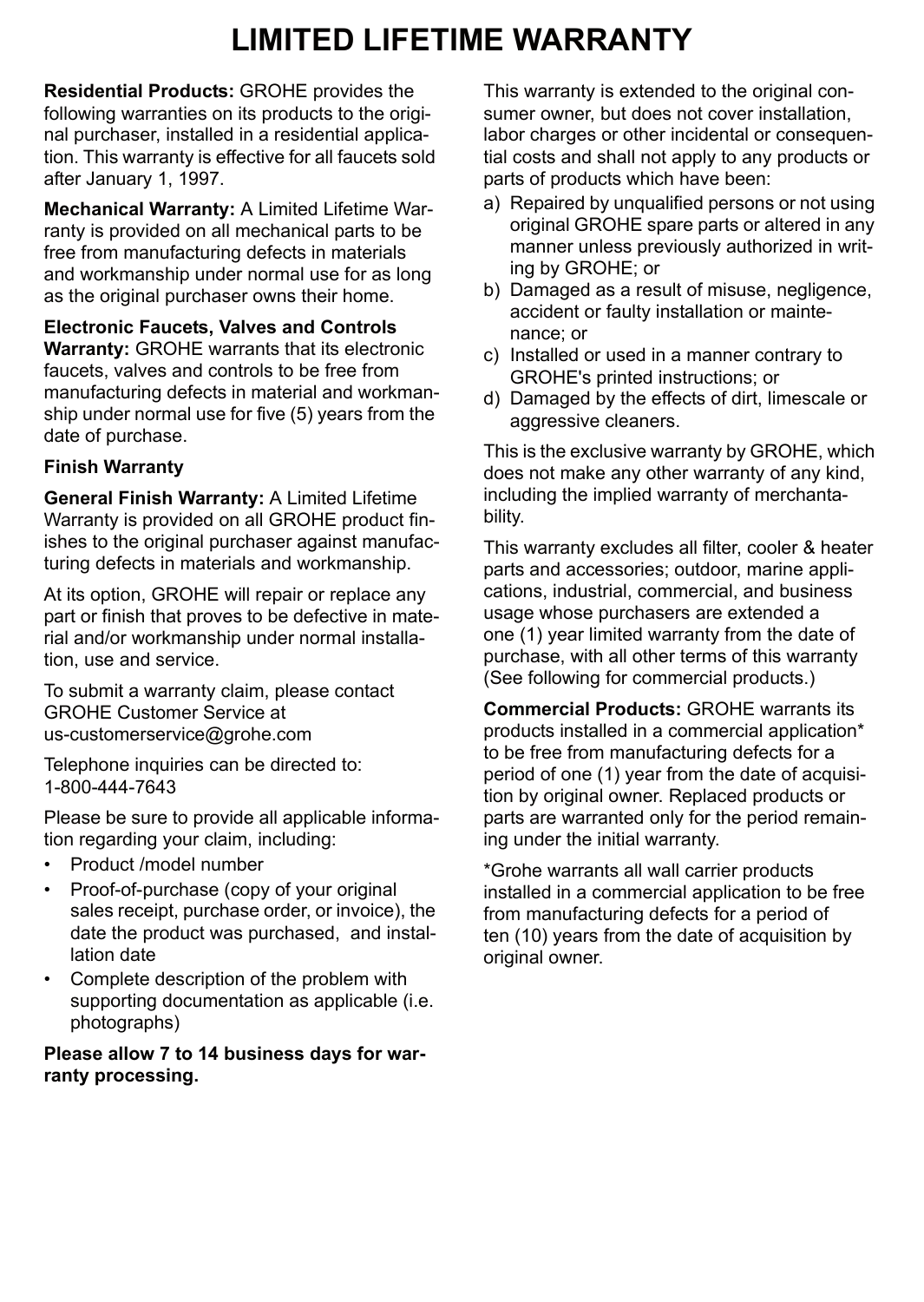THIS WARRANTY IS LIMITED SOLELY TO THE ABOVE AND THIS WARRANTY AND ANY WARRANTIES IMPLIED BY STATE LAW WILL APPLY ONLY FOR THE APPLICABLE WAR-RANTY PERIOD SPECIFIED HEREIN. ALSO, GROHE WILL NOT BE LIABLE FOR ANY LOSS, DAMAGE, EXPENSE OR INCIDENTAL OR CONSEQUENTIAL DAMAGES OF ANY KIND, WHETHER BASED ON WARRANTY CONTRACT OR NEGLIGENCE AND ARISING IN CONNECTION WITH THE SALE, USE OR REPAIR OF THE PRODUCT. SOME STATES DO NOT ALLOW THE EXCLUSION OR LIMI-

TATION OF CONSEQUENTIAL DAMAGE OR LIMITATIONS ON HOW LONG AN IMPLIED WARRANTY LASTS, SO THE ABOVE LIMITA-TIONS OR EXCLUSIONS MAY NOT APPLY. THIS WARRANTY GIVES YOU SPECIFIC LEGAL RIGHTS, AND YOU MAY ALSO HAVE OTHER RIGHTS WHICH VARY FROM STATE TO STATE. UNLESS OTHERWISE CON-TRARY TO STATE LAW GOVERNING THE PURCHASE, GROHE'S LIABILITY WILL NOT EXCEED THE CONTRACT PRICE FOR THE PRODUCT CLAIMED TO BE DEFECTIVE OR UNSUITABLE.

### **Dear Valued Customer!**

We thank you for the confidence you have shown in us by choosing a GROHE product. The surfaces of our fittings are produced using the best materials and proven processes and are constantly monitored by advanced quality assurance methods.

To derive long lasting pleasure from your product and to preserve its attractive appearance, please note the following:

Water contains lime, to a greater or lesser extent, which is retained on the surface of the fitting, leaving deposits after the water has evaporated.

You can prevent lime deposits from forming by

always wiping the fitting dry immediately after use. This way, your fitting will always be clean. To clean the fitting, remove minor deposits by wiping with Grohclean<sup>TM</sup> or a wet, soapy cloth, rinse off and wipe dry with a towel.

**Caution:** Do not, under any circumstances, use scouring agents, abrasive sponges, hydrochloric acid, i.e. so-called lime-scale removers, vinegar (acetic acid)-based cleaners, ammonia or metal silicates. In view of the multiplicity of domestic bathroom cleaners and other special purpose cleaners on the market, and the fact that their formulations are liable to change, they should not be used for cleaning our fittings.

In view of the foregoing, please note that damage to surface material caused by incorrect treatment is not covered by the terms of the limited warranty.

#### **To Obtain Warranty Repair or Replacement Service:**

In the United States, please contact GROHE US Customer Service at us-customerservice@grohe.com

In Canada, please contact GROHE Canada Customer Service at info@grohe.ca

Please be sure to provide all applicable information regarding your claim, including:

- Product / model number
- Proof-of-purchase (copy of your original sales receipt, purchase order, or invoice), the date the product was purchased, and installation date
- Complete description of the problem with supporting documentation as applicable (i.e. photographs)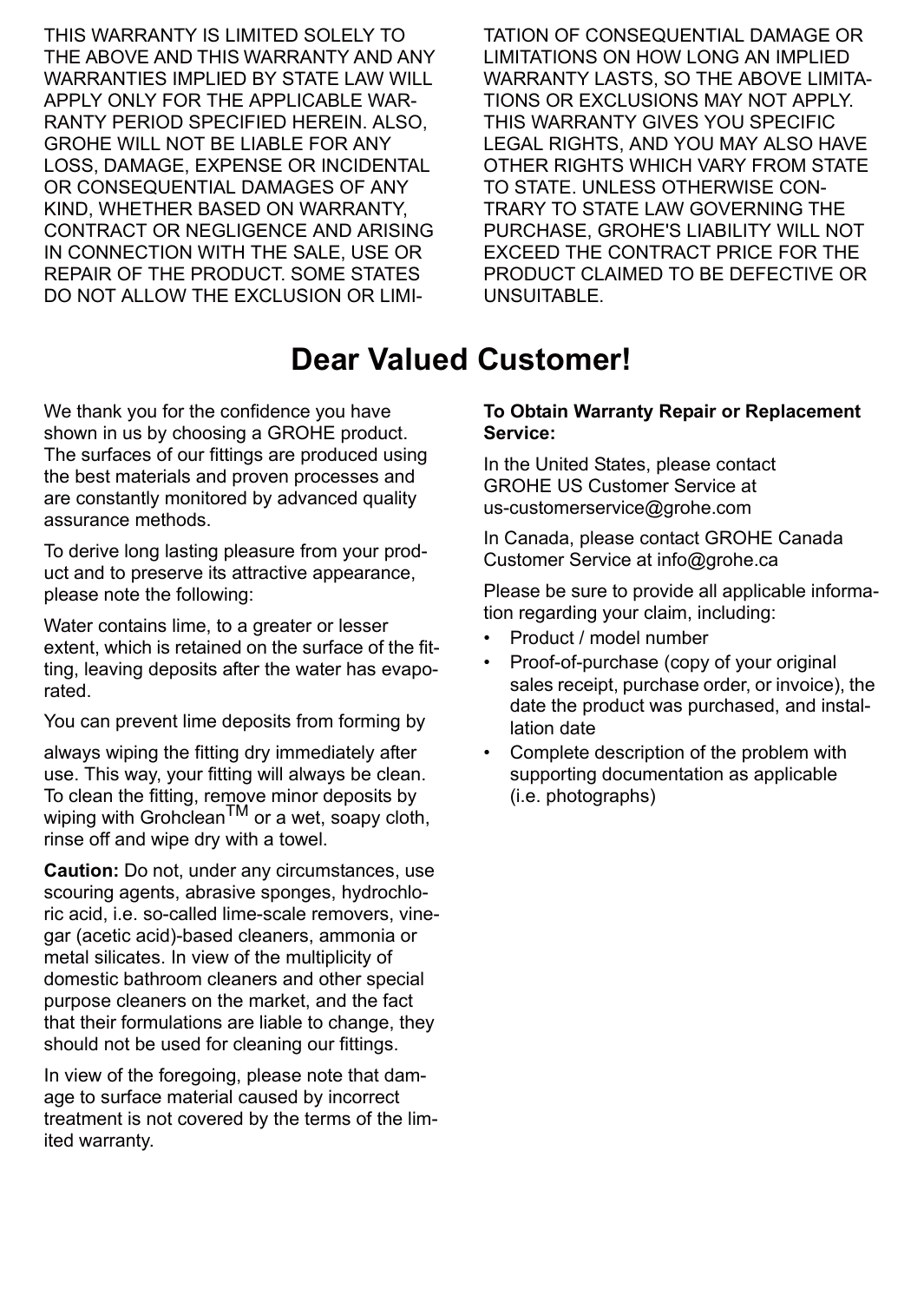# **GARANTIE À VIE LIMITÉE**

**Produits résidentiels :** GROHE offre à l'acheteur d'origine les garanties suivantes sur ses produits installés dans une application résidentielle. Cette garantie est valable sur toute la robinetterie vendue après le 1er janvier 1997.

**Garantie mécanique :** Une garantie limitée à vie est fournie sur toutes les parties mécaniques, couvrant tout défaut fabrication, matériaux et main d'œuvre, dans des conditions normales d'utilisation et aussi longtemps que l'acheteur d'origine est propriétaire de sa maison.

**Garantie de la robinetterie électronique, des soupapes et des commandes :** GROHE garantit que ses robinets, soupapes et commandes électroniques sont exempts de tout défaut de fabrication, matériaux et main d'œuvre, dans des conditions normales d'utilisation et pour cinq (5) ans à compter de la date d'achat.

### **Garantie de la finition**

**Garantie générale de la finition :** Une garantie limitée à vie est fournie à l'acheteur d'origine sur toutes les finitions de produits GROHE contre tout défaut de fabrication, matériaux et main d'œuvre.

À sa discrétion, GROHE réparera ou remplacera toute partie ou finition dont les matériaux ou la main d'œuvre se révéleraient défectueux, dans des conditions normales d'installation, d'utilisation et d'entretien.

Pour soumettre une réclamation au titre de la garantie, veuillez prendre contact avec le Service à la clientèle de GROHE us-customerservice@grohe.com

Les demandes de renseignements téléphoniques peuvent être effectuées auprès du : 1-800-444-7643

Veillez à fournir tous les renseignements utiles concernant votre réclamation, notamment :

- Le numéro de produit/modèle
- La preuve d'achat (copie de votre reçu original, bon de commande ou facture), la date d'achat du produit et sa date d'installation
- Une description complète du problème ainsi que toute documentation utile, le cas échéant (par ex. des photos)

**Veuillez nous accorder de 7 à 14 jours pour le traitement de votre réclamation de garantie.**

Cette garantie est étendue à l'acheteur consommateur d'origine, mais ne couvre pas l'installation, les frais de main-d'œuvre ou d'autres frais accessoires ou indirects et ne s'applique à aucun produit ni partie d'un produit ayant été :

- a) réparé par des personnes non qualifiées ou n'ayant pas utilisé les pièces détachées originales de GROHE ou les ayant altérées d'une quelconque façon, à moins qu'elles n'y aient été préalablement autorisées par écrit par GROHE ; ou
- b) endommagé du fait d'une utilisation impropre, d'une négligence, d'un accident, d'une installation ou d'un entretien impropre ; ou
- c) installé ou utilisé d'une manière contraire aux instructions imprimées de GROHE ; ou
- d) endommagé du fait de la saleté, d'un dépôt de tartre ou de nettoyants agressifs.

Ceci constitue la garantie exclusive de GROHE, qui ne s'engage à aucune autre garantie de quelque nature que ce soit, en particulier la garantie implicite de qualité marchande.

La présente garantie exclut tous les filtres, parties et accessoires de refroidisseur ou de chauffe-eau ; les applications en extérieur, marines, industrielles et commerciales, les usages professionnels des acheteurs sont étendus à une garantie limitée d'un an (1) à partir de la date d'achat, tous les autres termes de cette garantie s'appliquant.

(Voir ci-dessous pour les produits commerciaux.)

**Produits commerciaux :** GROHE garantit que ses produits installés dans une application commerciale\* sont exempts de défauts de fabrication pendant une période d'un an (1) à compter de la date d'acquisition par le propriétaire d'origine. Les produits ou les pièces remplacés ne sont garantis que pour la période restant à courir de la garantie initiale.

\*GROHE garantit que ses supports muraux installés dans une application commerciale sont exempts de tout défaut de fabrication pendant une période d'un an (10) à compter de la date d'acquisition par le propriétaire d'origine.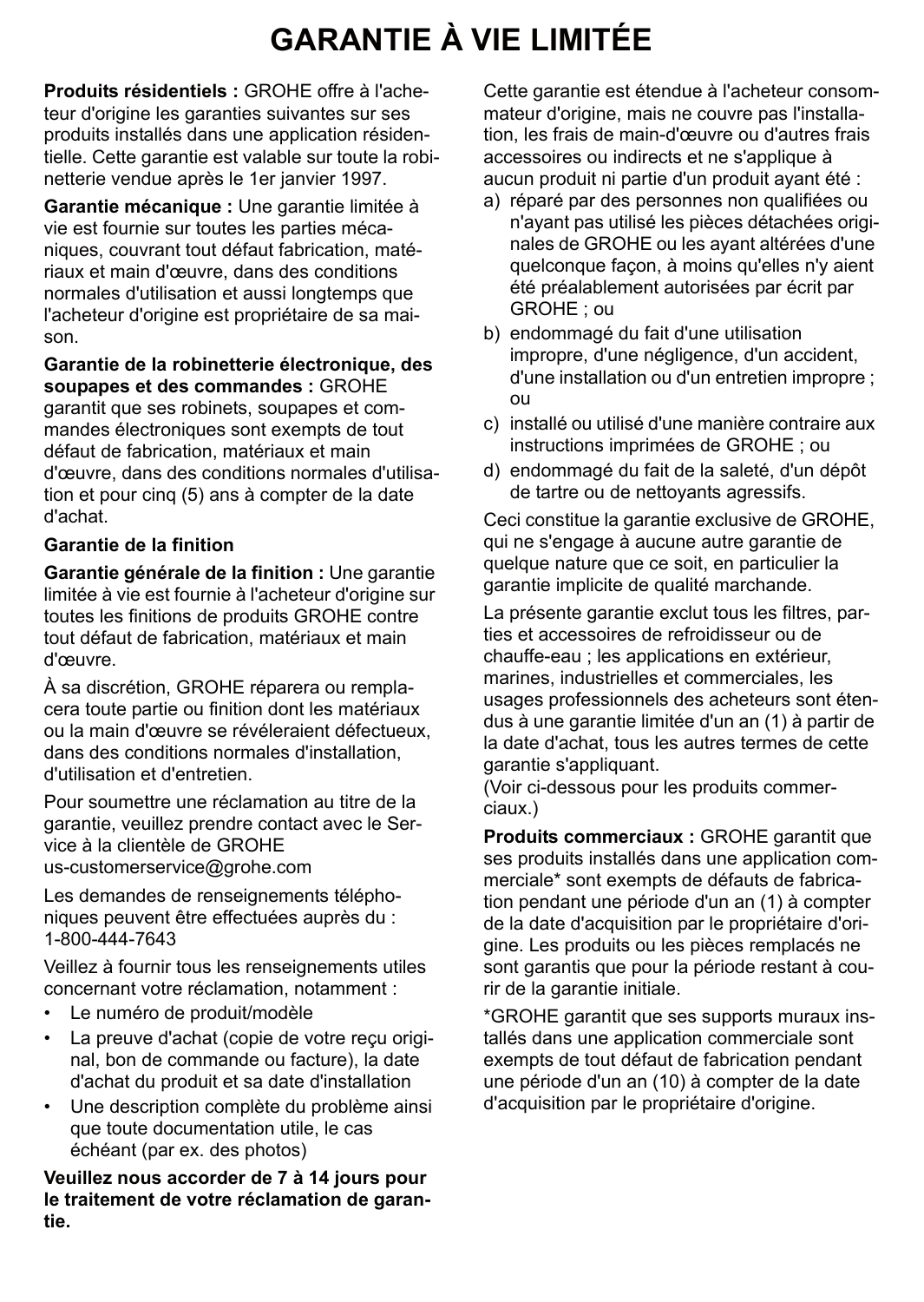CETTE GARANTIE EST LIMITÉE EXCLUSIVE-MENT À CE QUI PRÉCÈDE ET CETTE GARANTIE ET TOUTE GARANTIE IMPLI-QUÉE PAR LA LOI DE L'ÉTAT S'APPLIQUE-RONT UNIQUEMENT POUR LA PÉRIODE DE GARANTIE PRÉVUE AUX PRÉSENTES. EN OUTRE, GROHE NE SERA RESPONSABLE D'AUCUNE PERTE, D'AUCUN DOMMAGE, FRAIS OU DOMMAGE INDIRECT DE QUELQUE NATURE QUE CE SOIT, QUE CELUI-CI SE FONDE SUR LA GARANTIE, LE CONTRAT OU UNE NÉGLIGENCE ET DÉCOULANT DE LA VENTE, DE L'UTILISA-TION OU DE LA RÉPARATION DU PRODUIT. CERTAINS ÉTATS N'AUTORISENT PAS L'EXCLUSION OU LA LIMITATION DES DOM-

MAGES INDIRECTS OULES LIMITATIONS SUR LA DURÉE D'UNE GARANTIE IMPLI-CITE, EN CONSÉQUENCE, LES LIMITATIONS OU EXCLUSIONS CI-DESSUS PEUVENT NE PAS S'APPLIQUER. CETTE GARANTIE VOUS CONFÈRE DES DROITS LÉGAUX SPÉCI-FIQUES ET VOUS POUVEZ ÉGALEMENT DISPOSER D'AUTRES DROITS, LESQUELS VARIENT D'UN ÉTAT À L'AUTRE. À MOINS QUE LES LOIS DE L'ÉTAT RÉGISSANT L'ACHAT N'EN DISPOSENT AUTREMENT LA RESPONSABILITÉ DE GROHE NE DÉPASSE PAS LE PRIX CONTRACTUEL DU PRODUIT RÉPUTÉ DÉFECTUEUX OU IMPROPRE.

### **Cher client !**

Nous vous remercions de la confiance que vous nous avez accordée en choisissant un produit GROHE. Les surfaces de nos robinetteries sont réalisées avec les meilleurs matériaux et des processus de fabrication éprouvés ; grâce à des méthodes avancées d'assurance qualité, un contrôle permanent est assuré.

Afin de pouvoir bénéficier de votre produit sur le long terme et de préserver son apparence attrayante, veuillez prendre note de ce qui suit :

L'eau contient une quantité plus ou moins importante de tartre, qui est retenu à la surface de la robinetterie et laisse des dépôts une fois l'eau évaporée.

Vous pouvez éviter la formation de dépôts de tartre en essuyant immédiatement le robinet après chaque utilisation. De cette façon, votre robinetterie est toujours propre. Pour nettoyer la robinetterie, retirez les dépôts mineurs en essuyant avec GrohcleanTM ou avec un chiffon humide et savonneux, puis rincez et séchez avec un torchon.

**Attention :** N'utilisez en aucun cas des produits à récurer, des éponges abrasives, de l'acide chlorhydrique, c'est-à-dire des détartrants, ni des nettoyants au vinaigre (acide acétique), de l'ammoniaque ou des silicates de métaux. Compte tenu de la multiplicité des nettoyants domestiques pour salles de bains et autres nettoyants spéciaux sur le marché et du fait que leurs formulations sont susceptibles de varier, sachez que ceux-ci ne doivent pas être utilisés pour nos robinetteries.

Compte tenu de ce qui précède, veuillez noter que les dommages causés au matériau de surface et provoqués par un traitement inapproprié ne sont pas couverts par les termes de la garantie limitée.

#### **Pour obtenir la réparation sous garantie ou le remplacement :**

Aux États-Unis, veuillez prendre contact avec le Service à la clientèle de GROHE US : us-customerservice@grohe.com

Au Canada, veuillez prendre contact avec le Service à la clientèle de GROHE Canada : info@grohe.ca

Veillez à fournir tous les renseignements utiles concernant votre réclamation, notamment :

- Le numéro de produit/modèle
- La preuve d'achat (copie de votre reçu original, bon de commande ou facture), la date d'achat du produit et sa date d'installation
- Une description complète du problème ainsi que toute documentation utile, le cas échéant (par ex. des photos)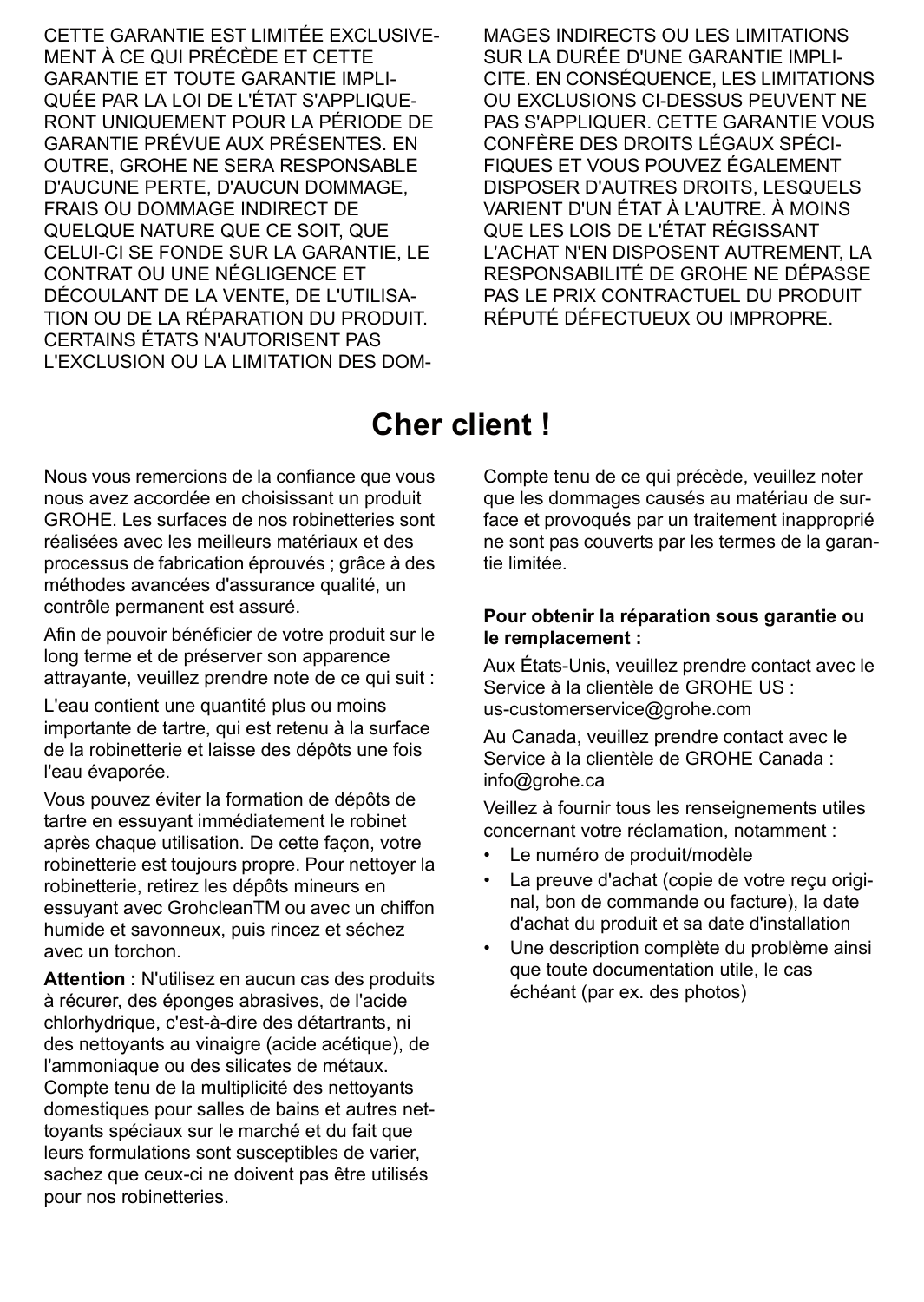# **GARANTÍA LIMITADA DE POR VIDA**

**Productos residenciales:** GROHE ofrece las siguientes garantías al comprador original para los productos instalados en aplicaciones residenciales. Esta garantía es efectiva para todas las griferías vendidas después del 1 de enero de 1997.

**Garantía mecánica:** Se proporciona una garantía limitada de por vida para todas las piezas mecánicas, garantizando que están libres de defectos de fabricación tanto en los materiales como en la producción en condiciones de uso normales mientras el comprador original sea el propietario de la casa.

**Garantía para griferías electrónicas, válvulas y controles:** GROHE garantiza que sus griferías electrónicas, válvulas y controles están libres de defectos de fabricación tanto en los materiales como en la producción en condiciones de uso normales durante cinco (5) años a partir de la fecha de compra.

#### **Garantía de acabado**

**Garantía general de acabado:** Se proporciona una garantía limitada de por vida al comprador original para todos los acabados de productos GROHE contra defectos de fabricación tanto en los materiales como en la producción.

Según lo estime conveniente, GROHE reparará o sustituirá cualquier pieza o acabado que se haya probado que presente defectos de material y/o de producción en condiciones de instalación, uso y mantenimiento normales.

Para enviar una reclamación de garantía, póngase en contacto con el Servicio de atención al cliente de GROHE mediante la dirección de correo electrónico

us-customerservice@grohe.com

Las consultas telefónicas pueden dirigirse a: 1- 800-444-7643

Asegúrese de proporcionar toda la información pertinente en relación con su reclamación, incluyendo:

- Número de modelo / producto
- Comprobante de compra (copia del recibo de compra original, orden de compra o factura), fecha en que el producto se adquirió y la fecha de instalación
- Descripción completa del problema con la documentación de apoyo correspondiente (p. ej. fotografías)

**El procesamiento de la garantía tarda entre 7 y 14 días laborables en realizarse.**

Esta garantía se extiende al propietario consumidor original, pero no cubre los cargos por mano de obra o instalación u otros costes consecuentes o incidentales, y no se aplicará a ningún producto o piezas de productos que hayan sido:

- a) Reparados por personas no cualificadas o que no hayan utilizado piezas de repuesto originales de GROHE o que se hayan alterado de cualquier modo a menos que hayan recibido autorización por escrito por parte de GROHE; o
- b) Dañados como resultado de una mala utilización, negligencia, accidente, o instalación o mantenimiento incorrectos; o
- c) Instalados o utilizados de forma que contradiga las instrucciones impresas de GROHE; o
- d) Dañados como resultado de la suciedad, la cal o limpiadores agresivos.

Esta es la garantía exclusiva de GROHE, que no ofrece ningún otro tipo de garantía, incluyendo la garantía implícita de comerciabilidad.

Esta garantía excluye cualquier filtro, piezas del enfriador y del acumulador y accesorios; aplicaciones marítimas y en exteriores, usos industriales, comerciales y empresariales, a cuyos compradores se les extiende una garantía limitada de un (1) año a partir de la fecha de compra, con todos los otros términos de esta garantía.

(Véase la siguiente información para productos comerciales.)

**Productos comerciales:** GROHE garantiza que sus productos instalados en aplicaciones comerciales\* estarán libres de defectos de fabricación durante un periodo de un (1) año a partir de la fecha de adquisición por parte del propietario original. Las piezas o los productos sustituidos solo se garantizan durante el periodo restante de acuerdo con la garantía inicial.

\*Grohe garantiza que todos sus productos con soporte mural instalados en aplicaciones comerciales estarán libres de defectos de fabricación durante un periodo de diez (10) años a partir de la fecha de adquisición por parte del propietario original.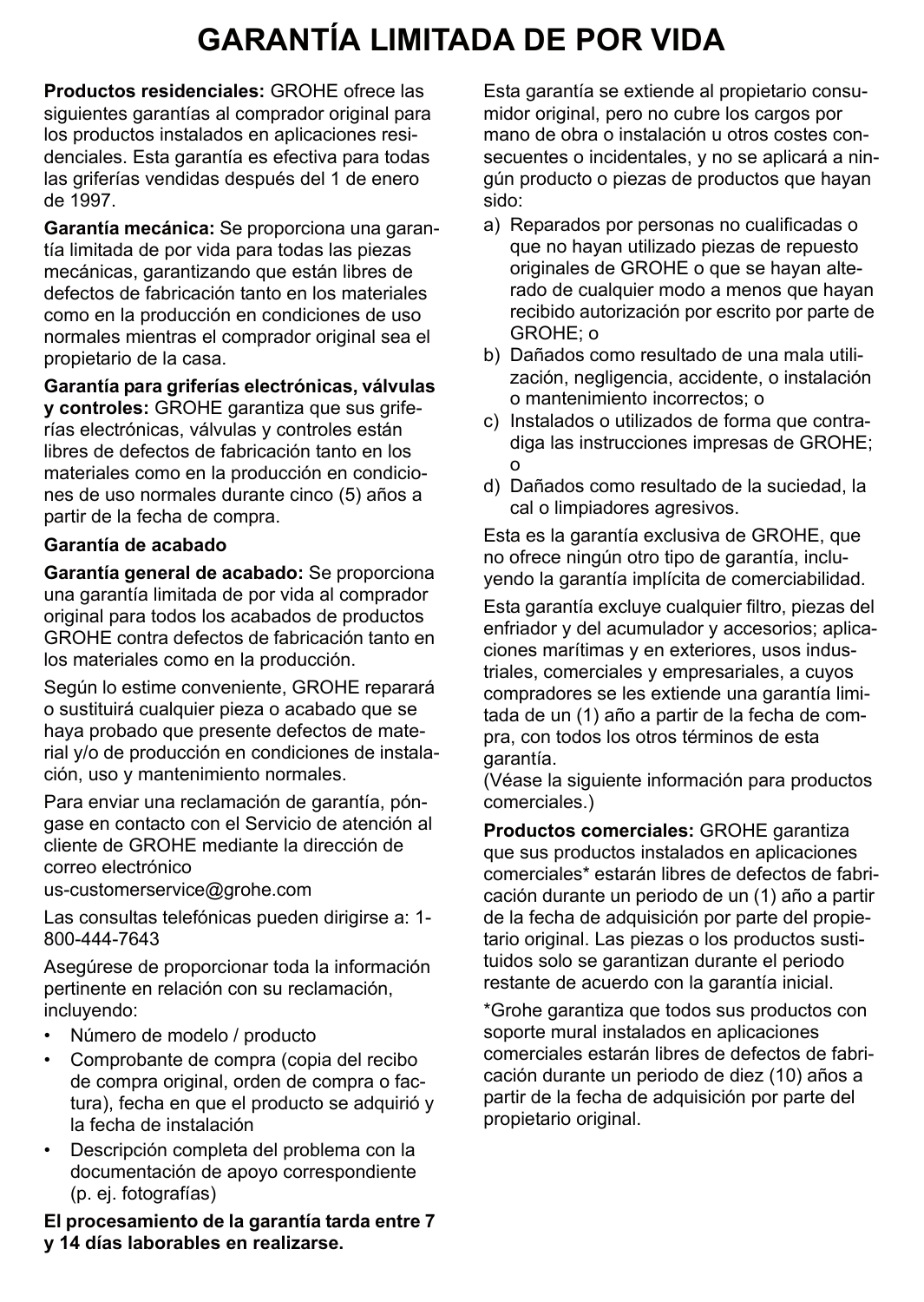ESTA GARANTÍA SE LIMITA EXCLUSIVA-MENTE A LO MENCIONADO ANTERIOR-MENTE Y ESTA GARANTÍA Y CUALQUIER GARANTÍA IMPLÍCITA POR LEYES ESTATA-LES SE APLICARÁN SOLAMENTE DURANTE EL PERIODO DE GARANTÍA CORRESPON-DIENTE ESPECIFICADO EN EL PRESENTE DOCUMENTO. ASIMISMO, GROHE NO SERÁ RESPONSABLE DE NINGUNA PÉRDIDA, NIN-GÚN DAÑO O GASTO, ASÍ COMO TAMPOCO DE DAÑOS INCIDENTALES O CONSECUEN-TES DE NINGÚN TIPO, TANTO SI SE BASAN EN LA GARANTÍA O EL CONTRATO COMO EN LA NEGLIGENCIA Y SURJAN EN RELA-CIÓN CON LA COMPRA, EL USO O LA REPA-RACIÓN DEL PRODUCTO. ALGUNOS

ESTADOS NO PERMITEN LA EXCLUSIÓN O LIMITACIÓN DE LOS DAÑOS CONSECUEN-TES, O LAS LIMITACIONES SOBRE LA DURA-CIÓN DE UNA GARANTÍA IMPLÍCITA, DE MODO QUE LAS LIMITACIONES ANTERIOR-MENTE MENCIONADAS NO SE APLICARÁN. ESTA GARANTÍA LE OTORGA DERECHOS LEGALES ESPECIALES Y QUIZÁ TENGA OTROS DERECHOS QUE PUEDEN VARIAR SEGÚN EL ESTADO. A MENOS QUE LA LEY ESTATAL QUE REGULA LA COMPRA ESTI-PULE LO CONTRARIO, LA RESPONSABILI-DAD DE GROHE NO SUPERARÁ EL PRECIO ESTIPULADO EN EL CONTRATO POR EL PRODUCTO SUPUESTAMENTE DEFEC-TUOSO O INADECUADO.

### **Apreciado cliente:**

Le agradecemos la confianza que nos ha demostrado al elegir este producto GROHE. Las superficies de nuestras griferías han sido producidas utilizando los mejores materiales y procesos probados, y están constantemente controladas con avanzados métodos de garantía de calidad.

Para disfrutar de su producto de forma duradera y preservar su aspecto atractivo, tenga en cuenta lo siguiente:

El agua contiene cal en mayor o menor medida, y esta se retiene en la superficie de la grifería, dejando depósitos una vez el agua se ha evaporado.

Puede prevenir la formación de los depósitos calcáreos secando siempre la grifería inmediatamente después de su uso. De esta forma, su grifería estará siempre limpia. Para limpiar la grifería, elimine los depósitos menores con GrohcleanTM o pase un trapo húmedo con jabón, aclare y seque con una toalla.

**Precaución:** En ningún caso utilice agentes abrasivos, esponjas abrasivas, ácido clorhídrico, p. ej., los llamados limpiadores antical, productos de limpieza a base de vinagre (ácido acético), amoníaco o silicatos metálicos. Teniendo en cuenta la variedad de limpiadores de baño domésticos y otros limpiadores para usos específicos que existen en el mercado, y el hecho de que sus formulaciones pueden cambiar, no deberían utilizarse para limpiar nuestras griferías.

En vista de todo lo anterior, tenga en cuenta que los daños causados en el material de la superficie debido a un tratamiento incorrecto no están cubiertos por los términos de la garantía limitada.

#### **Para obtener un servicio de reparación en garantía o un servicio de sustitución:**

En EE. UU., póngase en contacto con el Servicio de atención al cliente de GROHE EE. UU. mediante la dirección de correo electrónico us-customerservice@grohe.com

En Canadá, póngase en contacto con el Servicio de atención al cliente de GROHE Canadá mediante la dirección de correo electrónico info@grohe.ca

Asegúrese de proporcionar toda la información pertinente en relación con su reclamación, incluyendo:

- Número de modelo / producto
- Comprobante de compra (copia del recibo de compra original, orden de compra o factura), fecha en que el producto se adquirió y la fecha de instalación
- Descripción completa del problema con la documentación de apoyo correspondiente (p. ej. fotografías)